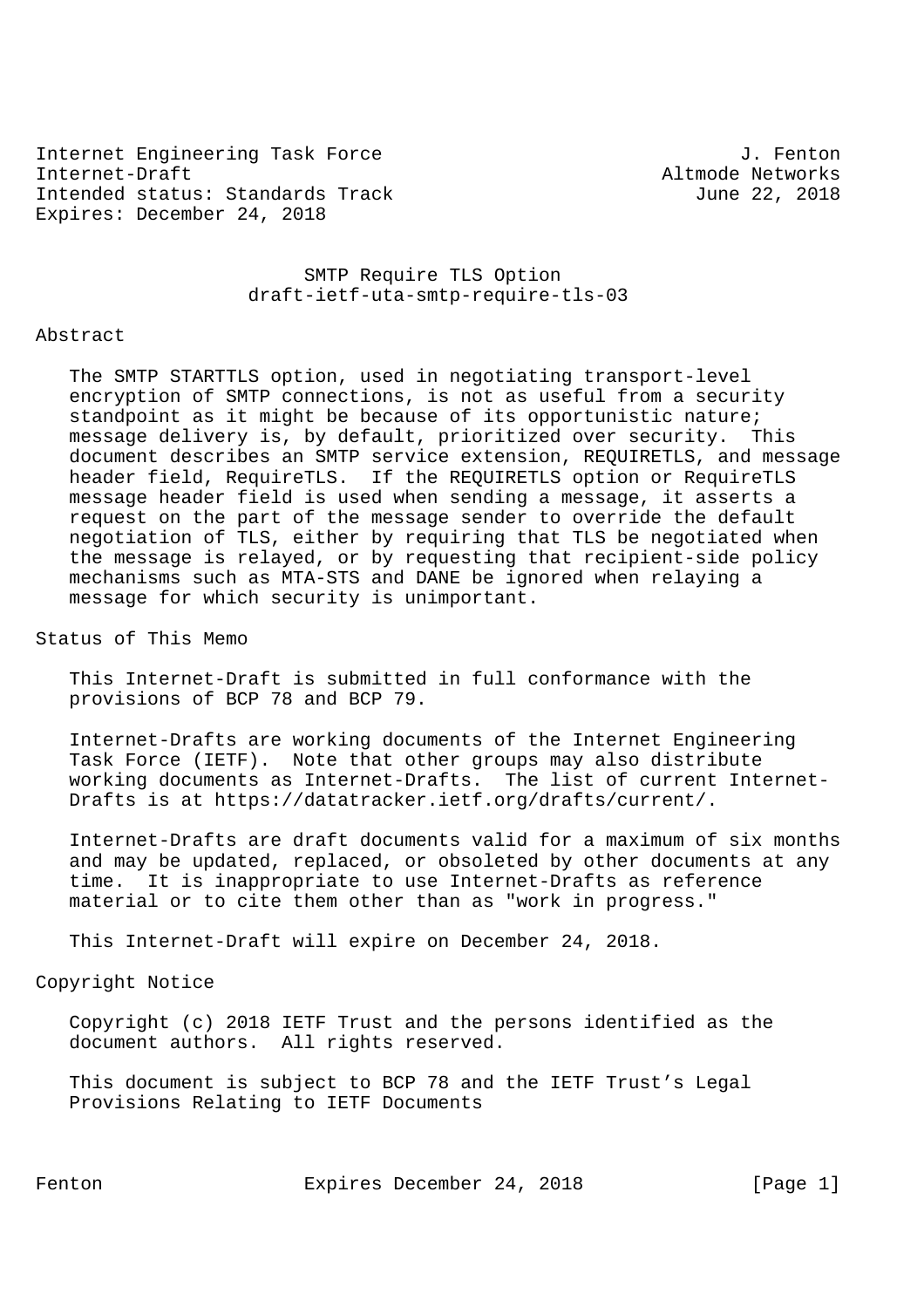(https://trustee.ietf.org/license-info) in effect on the date of publication of this document. Please review these documents carefully, as they describe your rights and restrictions with respect to this document. Code Components extracted from this document must include Simplified BSD License text as described in Section 4.e of the Trust Legal Provisions and are provided without warranty as described in the Simplified BSD License.

# Table of Contents

| Introduction<br>$1$ .<br>a construction of the construction of the construction of the construction of the construction of the construction of the construction of the construction of the construction of the construction of the construction of the                                                                                                                                                                                                                                                                          | $\overline{2}$ |
|---------------------------------------------------------------------------------------------------------------------------------------------------------------------------------------------------------------------------------------------------------------------------------------------------------------------------------------------------------------------------------------------------------------------------------------------------------------------------------------------------------------------------------|----------------|
| 1.1.                                                                                                                                                                                                                                                                                                                                                                                                                                                                                                                            | $\overline{3}$ |
| The REQUIRETLS Service Extension<br>2.                                                                                                                                                                                                                                                                                                                                                                                                                                                                                          | $\overline{4}$ |
| 3.<br>The RequireTLS Header Field                                                                                                                                                                                                                                                                                                                                                                                                                                                                                               | $\overline{4}$ |
| 4.                                                                                                                                                                                                                                                                                                                                                                                                                                                                                                                              | 5              |
| 4.1. REQUIRETLS Receipt Requirements                                                                                                                                                                                                                                                                                                                                                                                                                                                                                            | 5              |
| 4.2. REQUIRETLS Sender Requirements                                                                                                                                                                                                                                                                                                                                                                                                                                                                                             | 5              |
| 4.2.1. Sending with TLS Required                                                                                                                                                                                                                                                                                                                                                                                                                                                                                                | 5              |
| Sending with TLS Optional<br>4.2.2.                                                                                                                                                                                                                                                                                                                                                                                                                                                                                             | 6              |
|                                                                                                                                                                                                                                                                                                                                                                                                                                                                                                                                 | 7              |
| 4.4. Delivery of REQUIRETLS messages                                                                                                                                                                                                                                                                                                                                                                                                                                                                                            | 7              |
| Non-delivery message handling<br>5.                                                                                                                                                                                                                                                                                                                                                                                                                                                                                             | 7              |
| Mailing list considerations<br>6.                                                                                                                                                                                                                                                                                                                                                                                                                                                                                               | 8              |
| 7 <sub>1</sub>                                                                                                                                                                                                                                                                                                                                                                                                                                                                                                                  | 8              |
| 8.                                                                                                                                                                                                                                                                                                                                                                                                                                                                                                                              | 9              |
| 10                                                                                                                                                                                                                                                                                                                                                                                                                                                                                                                              |                |
| 10                                                                                                                                                                                                                                                                                                                                                                                                                                                                                                                              |                |
| 10                                                                                                                                                                                                                                                                                                                                                                                                                                                                                                                              |                |
| 11                                                                                                                                                                                                                                                                                                                                                                                                                                                                                                                              |                |
| 11                                                                                                                                                                                                                                                                                                                                                                                                                                                                                                                              |                |
| 10.1. Changes since -02 Draft<br>11                                                                                                                                                                                                                                                                                                                                                                                                                                                                                             |                |
| 11                                                                                                                                                                                                                                                                                                                                                                                                                                                                                                                              |                |
| 10.3.<br>Changes since -00 Draft<br>11                                                                                                                                                                                                                                                                                                                                                                                                                                                                                          |                |
| $\mathbf{1} \quad \mathbf{1} \quad \mathbf{1} \quad \mathbf{1} \quad \mathbf{1} \quad \mathbf{1} \quad \mathbf{1} \quad \mathbf{1} \quad \mathbf{1} \quad \mathbf{1} \quad \mathbf{1} \quad \mathbf{1} \quad \mathbf{1} \quad \mathbf{1} \quad \mathbf{1} \quad \mathbf{1} \quad \mathbf{1} \quad \mathbf{1} \quad \mathbf{1} \quad \mathbf{1} \quad \mathbf{1} \quad \mathbf{1} \quad \mathbf{1} \quad \mathbf{1} \quad \mathbf{1} \quad \mathbf{1} \quad \mathbf{1} \quad \mathbf{$<br>11                                     |                |
| 10.4.<br>Changes since fenton-03 Draft                                                                                                                                                                                                                                                                                                                                                                                                                                                                                          |                |
| 12<br>10.5.<br>Changes Since -02 Draft                                                                                                                                                                                                                                                                                                                                                                                                                                                                                          |                |
| 12<br>Changes Since -01 Draft<br>10.6.<br>$\mathbf{1} \quad \mathbf{1} \quad \mathbf{1} \quad \mathbf{1} \quad \mathbf{1} \quad \mathbf{1} \quad \mathbf{1} \quad \mathbf{1} \quad \mathbf{1} \quad \mathbf{1} \quad \mathbf{1} \quad \mathbf{1} \quad \mathbf{1} \quad \mathbf{1} \quad \mathbf{1} \quad \mathbf{1} \quad \mathbf{1} \quad \mathbf{1} \quad \mathbf{1} \quad \mathbf{1} \quad \mathbf{1} \quad \mathbf{1} \quad \mathbf{1} \quad \mathbf{1} \quad \mathbf{1} \quad \mathbf{1} \quad \mathbf{1} \quad \mathbf{$ |                |
| Changes Since $-00$ Draft<br>12<br>10.7.                                                                                                                                                                                                                                                                                                                                                                                                                                                                                        |                |
| 12<br>11. References .                                                                                                                                                                                                                                                                                                                                                                                                                                                                                                          |                |
| 12<br>Normative References<br>11.1.                                                                                                                                                                                                                                                                                                                                                                                                                                                                                             |                |
| 14<br>Informative References<br>11.2.                                                                                                                                                                                                                                                                                                                                                                                                                                                                                           |                |
| 14<br>Author's Address                                                                                                                                                                                                                                                                                                                                                                                                                                                                                                          |                |
|                                                                                                                                                                                                                                                                                                                                                                                                                                                                                                                                 |                |

### 1. Introduction

 The SMTP [RFC5321] STARTTLS service extension [RFC3207] provides a means by which an SMTP server and client can establish a Transport Layer Security (TLS) protected session for the transmission of email messages. By default, TLS is used only upon mutual agreement

Fenton **Expires December 24, 2018** [Page 2]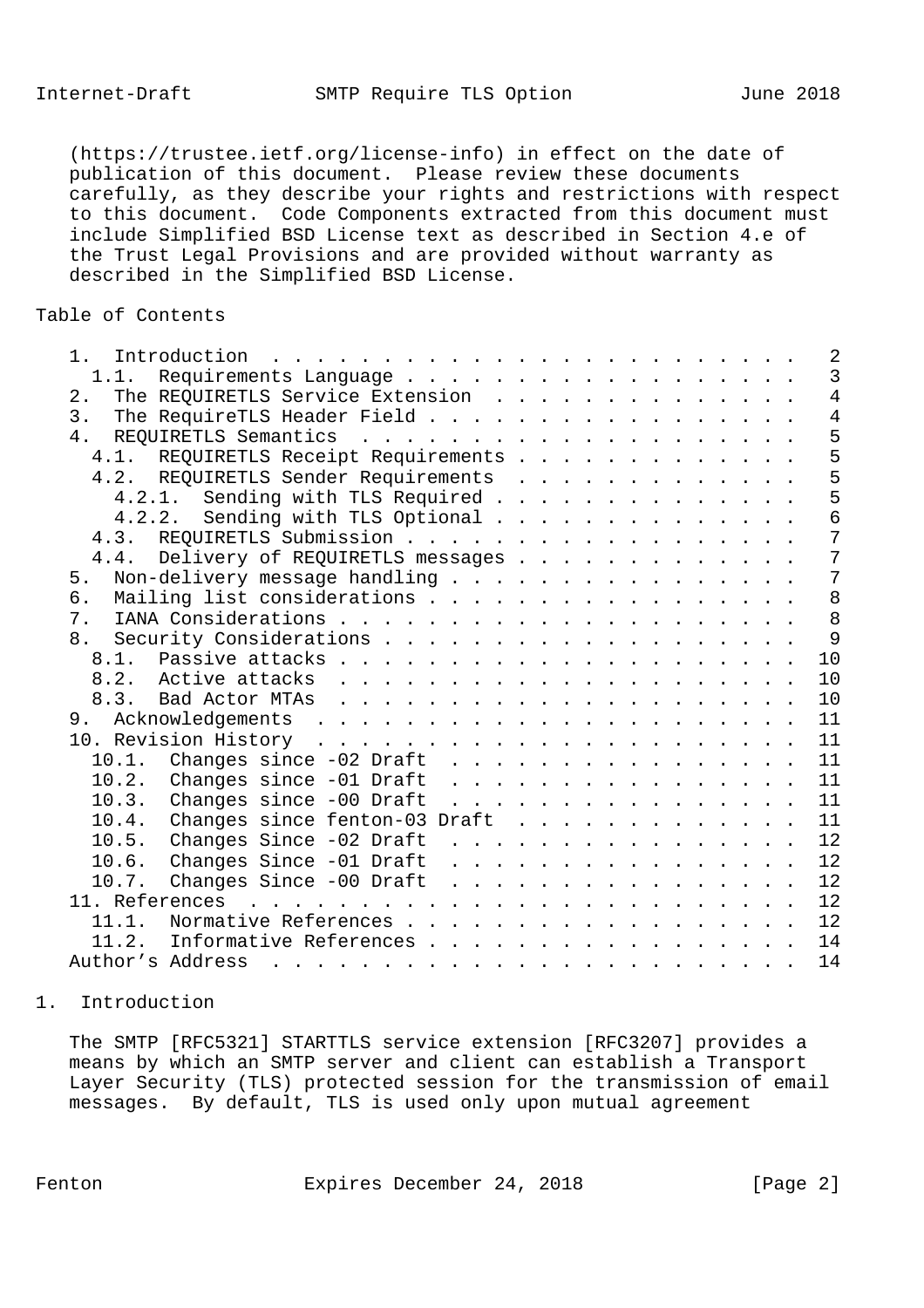(successful negotiation) of STARTTLS between the client and server; if this is not possible, the message is sent without transport encryption. Furthermore, it is common practice for the client to negotiate TLS even if the SMTP server's certificate is invalid.

 Policy mechanisms such as DANE [RFC7672] and MTA-STS [I-D.ietf-uta-mta-sts] may impose requirements for the use of TLS for email destined for some domains. However, such policies do not allow the sender to specify which messages are more sensitive and require transport-level encryption, and which ones are less sensitive and ought to be relayed even if TLS cannot be negotiated successfully.

 The default opportunistic nature of SMTP TLS enables several "on the wire" attacks on SMTP security between MTAs. These include passive eavesdropping on connections for which TLS is not used, interference in the SMTP protocol to prevent TLS from being negotiated (presumably accompanied by eavesdropping), and insertion of a man-in-the-middle attacker exploiting the lack of server authentication by the client. Attacks are described in more detail in the Security Considerations section of this document.

 REQUIRETLS consists of two mechanisms: an SMTP service extension and a message header field. The service extension is used to specify that a given message sent during a particular session MUST be sent over a TLS-protected session with specified security characteristics. It also requires that the SMTP server advertise that it supports REQUIRETLS, in effect promising that it will honor the requirement to enforce TLS transmission and REQUIRETLS support for onward transmission of those messages.

 The RequireTLS message header field is used to convey a request to ignore recipient-side policy mechanisms such as MTA-STS and DANE, thereby prioritizing delivery over ability to negotiate TLS. Unlike the service extension, the RequireTLS header field allows the message to transit through one or more MTAs that do not support REQUIRETLS.

## 1.1. Requirements Language

 The key words "MUST", "MUST NOT", "REQUIRED", "SHALL", "SHALL NOT", "SHOULD", "SHOULD NOT", "RECOMMENDED", "NOT RECOMMENDED", "MAY", and "OPTIONAL" in this document are to be interpreted as described in BCP 14 [RFC2119] [RFC8174] when, and only when, they appear in all capitals, as shown here.

Fenton **Expires December 24, 2018** [Page 3]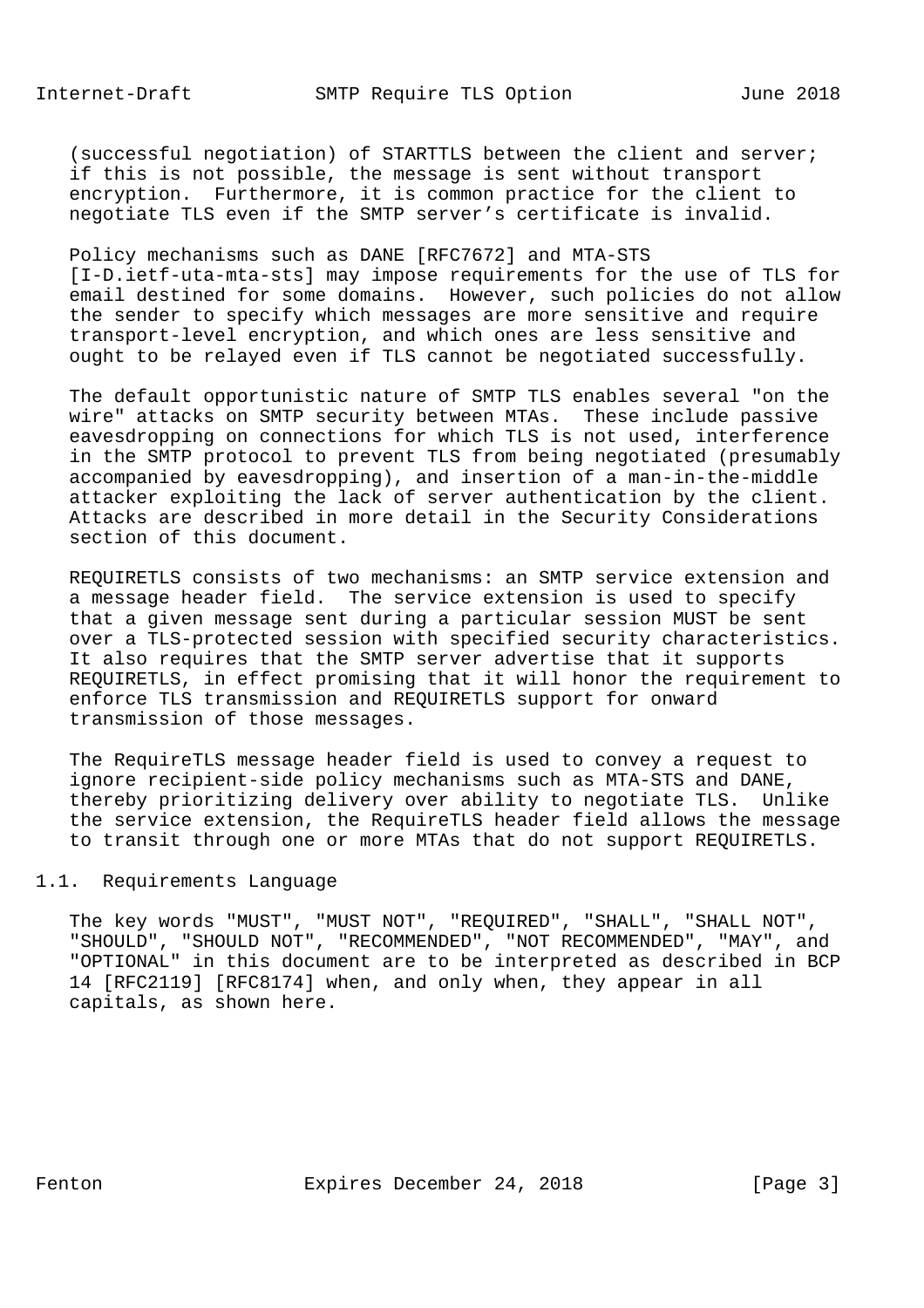- 2. The REQUIRETLS Service Extension
	- 1. The textual name of the extension is "Require TLS".
	- 2. The EHLO keyword value associated with this extension is "REQUIRETLS".
	- 3. One MAIL FROM option is defined by this extension.
	- 4. Two new SMTP status codes are defined by this extension to convey error conditions resulting from failure of the client to negotiate a TLS connection with the required security and as a result of an attempt to send to a server not also supporting the REQUIRETLS extension.

 In order to specify REQUIRETLS treatment for a given message, the REQUIRETLS option is specified on the MAIL FROM command when that message is transmitted. This option MUST only be specified in the context of an SMTP session meeting the security requirements that have been specified:

- o The session itself MUST employ TLS transmission.
- o The certificate presented by the SMTP server MUST either verify successfully in a trust chain leading to a certificate trusted by the SMTP client or it MUST verify succesfully using DANE as specified in RFC 7672 [RFC7672]. For trust chains, the choice of trusted (root) certificates is at the discretion of the SMTP client.
- o Following the negotiation of STARTTLS, the SMTP server MUST advertise in the subsequent EHLO response that it supports REQUIRETLS.
- 3. The RequireTLS Header Field

 One new message header field, RequireTLS, is defined by this specification. It is used for messages requesting that recipient TLS policy (MTA-STS [I-D.ietf-uta-mta-sts] or DANE [RFC7672]) be ignored.

The RequireTLS header field has a single REQUIRED parameter:

 o NO - The SMTP client SHOULD attempt to send the message regardless of its ability to negotiate STARTTLS with the SMTP server, ignoring policy-based mechanisms, if any, asserted by the recipient domain. Nevertheless, the client SHOULD negotiate STARTTLS with the server if available.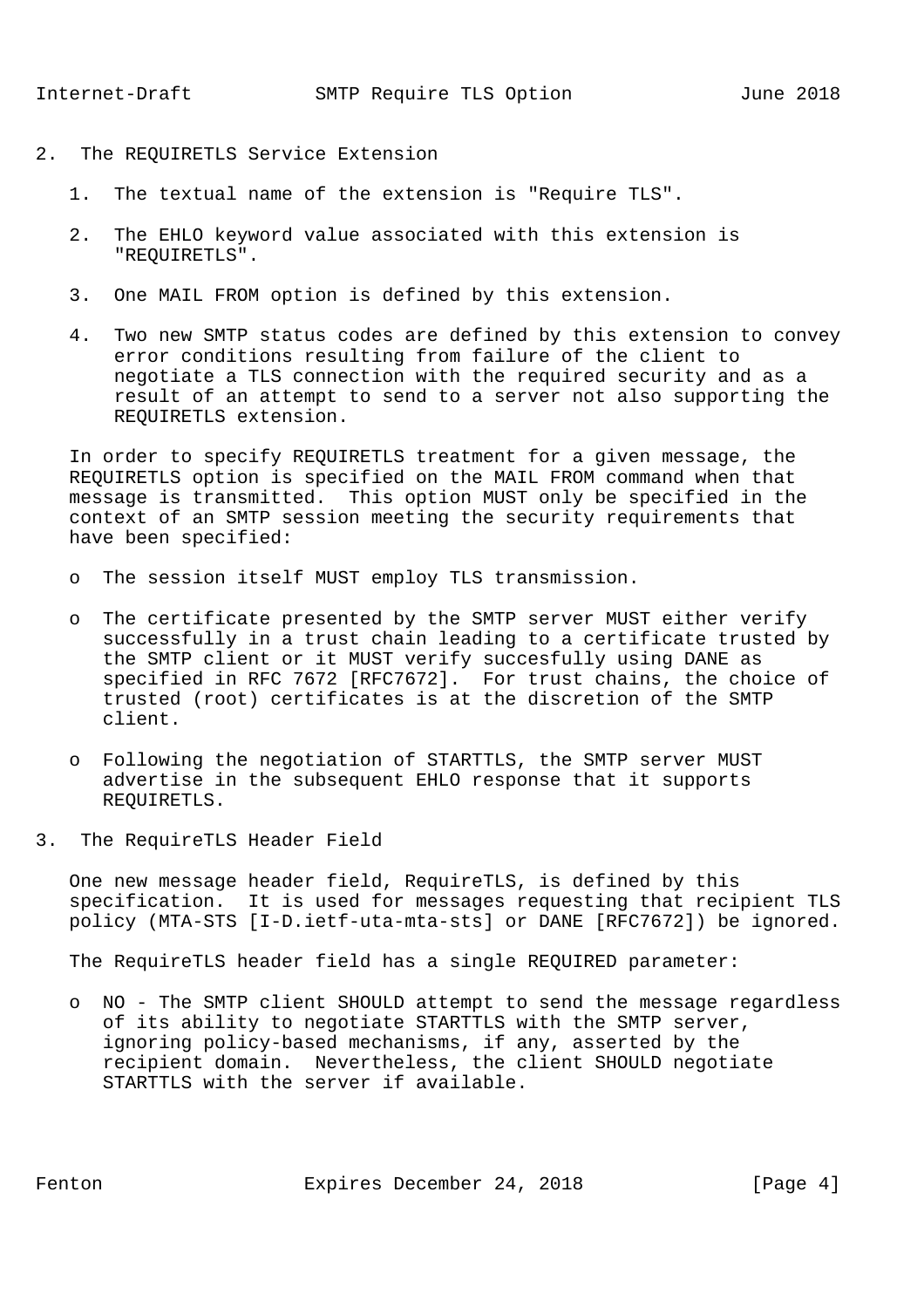More than one instance of the RequireTLS header field MUST NOT appear in a given message.

## 4. REQUIRETLS Semantics

#### 4.1. REQUIRETLS Receipt Requirements

 Upon receipt of the REQUIRETLS option on a MAIL FROM command during the receipt of a message, an SMTP server MUST tag that message as needing REQUIRETLS handling.

 Upon receipt of a message not specifying the REQUIRETLS option on its MAIL FROM command but containing the RequireTLS header field in its message header, an SMTP server implementing this specification MUST tag that message with the option specified in the RequireTLS header field. If the REQUIRETLS MAIL FROM parameter is specified, the RequireTLS header field MUST be ignored but MAY be included in onward relay of the message.

 The manner in which the above tagging takes place is implementation dependent. If the message is being locally aliased and redistributed to multiple addresses, all instances of the message MUST be tagged in the same manner.

- 4.2. REQUIRETLS Sender Requirements
- 4.2.1. Sending with TLS Required

 When sending a message tagged as requiring TLS, the sending (client) MTA MUST:

- 1. Look up the SMTP server to which the message is to be sent as described in [RFC5321] Section 5.1.
- 2. Open an SMTP session with the peer SMTP server using the EHLO verb.
- 3. Establish a TLS-protected SMTP session with its peer SMTP server and authenticate the server's certificate as specified in [RFC6125] or [RFC6698] as applicable.
- 4. Ensure that the response to the subsequent EHLO following establishment of the TLS protection advertises the REQUIRETLS capability.
- 5. The SMTP client SHOULD also require that meaningfully secure cipher algorithms and key lengths be negotiated with the server.

Fenton Expires December 24, 2018 [Page 5]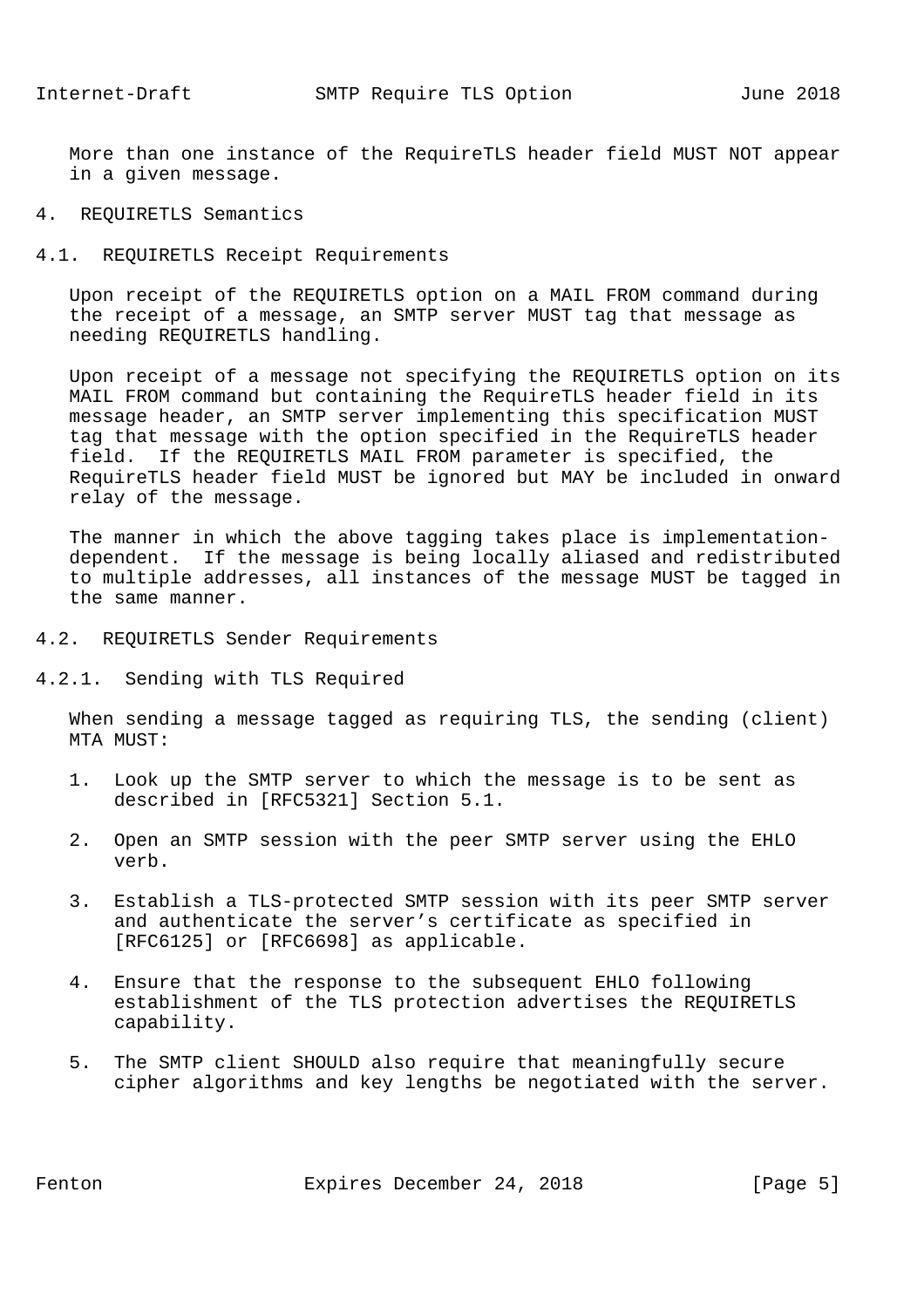The choices of key lengths and algorithms change over time, so a specific requirement is not presented here.

 If any of the above steps fail, the client MUST issue a QUIT to the server and repeat steps 2-4 with each host on the recipient domain's list of MX hosts in an attempt to find a mail path that meets the sender's requirements. The client MAY send other, unprotected, messages to that server if it has any prior to issuing the QUIT. If there are no more MX hosts, the client MUST NOT transmit the message to the domain.

 Following such a failure, the SMTP client MUST send a non-delivery notification to the reverse-path of the failed message as described in section 3.6 of [RFC5321]. The following status codes [RFC5248] SHOULD be used:

- o REQUIRETLS not supported by server: 5.7.x REQUIRETLS needed
- o Unable to establish TLS-protected SMTP session: 5.7.10 Encryption needed

 Refer to Section 5 for further requirements regarding non-delivery messages.

 If all REQUIRETLS requirements have been met, transmit the message, issuing the REQUIRETLS option on the MAIL FROM command with the required option(s), if any.

4.2.2. Sending with TLS Optional

 Messages tagged RequireTLS: NO are handled as follows. When sending such a message, the sending (client) MTA MUST:

- o Look up the SMTP server to which the message is to be sent as described in [RFC5321] Section 5.1.
- o Open an SMTP session with the peer SMTP server using the EHLO verb. Attempt to negotiate STARTTLS if possible, and follow any policy published by the recipient domain, but do not fail if this is unsuccessful.

 Some SMTP servers may be configured to require STARTTLS connections as a matter of policy and not accept messages in the absence of STARTTLS. A non-delivery notification MUST be returned to the sender if message relay fails due to an inability to negotiate STARTTLS when required by the server.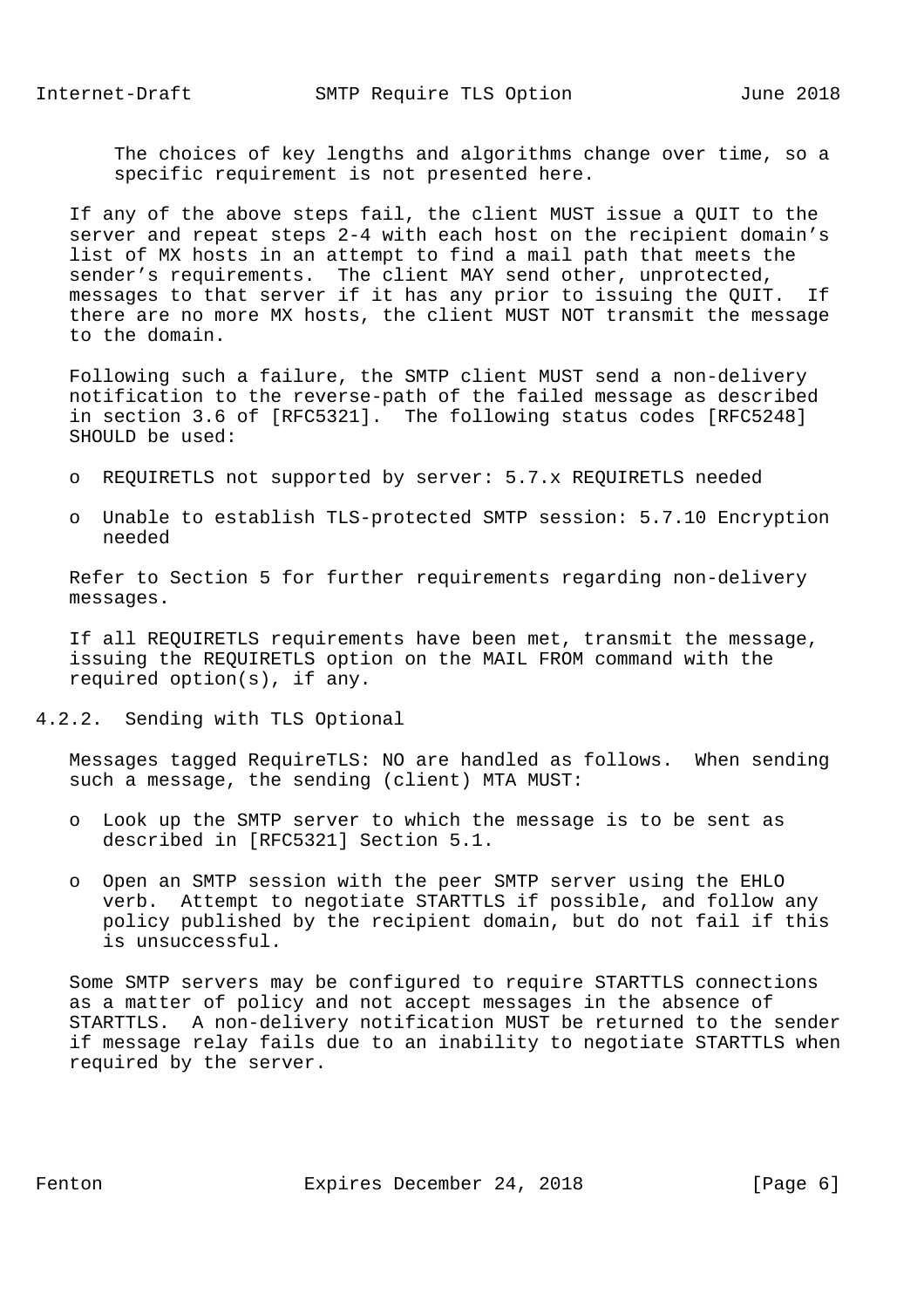Since messages tagged with RequireTLS: NO will sometimes be sent to SMTP servers not supporting REQUIRETLS, that option will not be uniformly observed by all SMTP relay hops.

### 4.3. REQUIRETLS Submission

 An MUA or other agent making the initial introduction of a message has authority to decide whether to require TLS. When TLS is to be required, it MUST do so by negotiating STARTTLS and REQUIRETLS and include the REQUIRETLS option on the MAIL FROM command, as is done for message relay.

 When TLS is not to be required, the sender MUST include the RequireTLS header field in the message. SMTP servers implementing this specification MUST interpret this header field as described in Section 4.1.

 In either case, the decision whether to specify REQUIRETLS MAY be done based on a user interface selection or based on a ruleset or other policy. The manner in which the decision to require TLS is made is implementation-dependent and is beyond the scope of this specification.

### 4.4. Delivery of REQUIRETLS messages

 Messages are usually retrieved by end users using protocols other than SMTP such as IMAP [RFC3501], POP [RFC1939], or web mail systems. Mail delivery agents supporting the REQUIRETLS SMTP option SHOULD observe the guidelines in [RFC8314].

# 5. Non-delivery message handling

 Non-delivery ("bounce") messages usually contain important metadata about the message to which they refer, including the original message header. They therefore MUST be protected in the same manner as the original message. All non-delivery messages resulting from messages with the REQUIRETLS SMTP option, whether resulting from a REQUIRETLS error or some other, MUST also specify the REQUIRETLS SMTP option unless redacted as described below.

 The path from the origination of an error bounce message back to the MAIL FROM address may not share the same REQUIRETLS support as the forward path. Therefore, users requiring TLS are advised to make sure that they are capable of receiving mail using REQUIRETLS as well. Otherwise, such non-delivery messages will be lost.

 If a REQUIRETLS message is bounced, the server MUST behave as if RET=HDRS was present as described in [RFC3461]. If both RET=FULL and

Fenton **Expires December 24, 2018** [Page 7]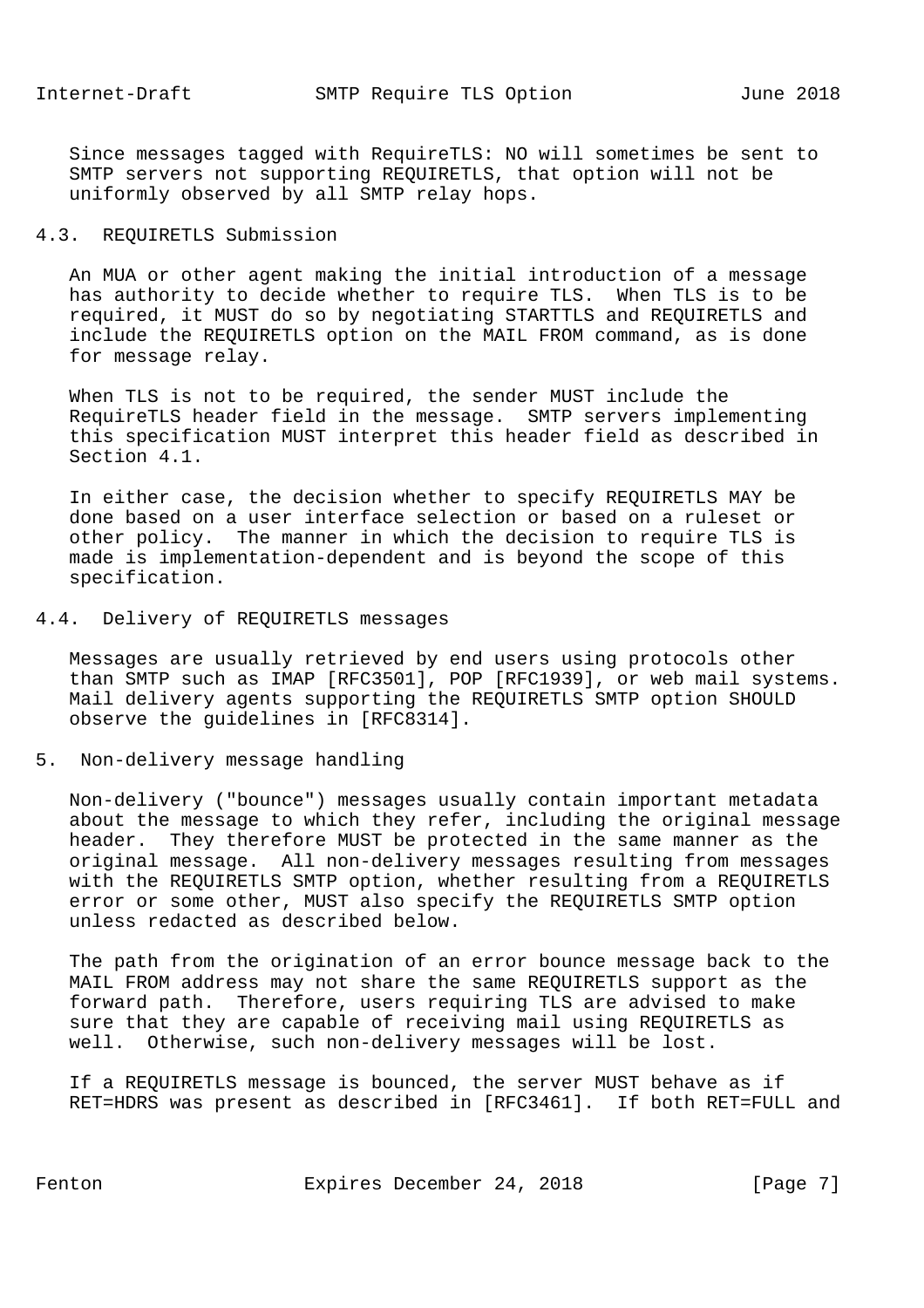REQUIRETLS are present, the RET=FULL MUST be disregarded and MAY be transformed to RET=HDRS on relay. The SMTP client for a REQUIRETLS bounce message MUST use an empty MAIL FROM return-path as required by [RFC5321]. When the MAIL FROM return-path is empty, the REQUIRETLS parameter SHOULD NOT cause a bounce message to be discarded even if the next-hop relay does not advertise REQUIRETLS.

 Senders of messages requiring TLS are advised to consider the possibility that bounce messages will be lost as a result of REQUIRETLS return path failure, and that some information could be leaked if a bounce message is not able to be transmitted with REQUIRETLS.

6. Mailing list considerations

 Mailing lists, upon receipt of a message, originate new messages to list addresses. This is distinct from an aliasing operation that redirects the original message, in some cases to multiple recipients. The requirement to preserve the REQUIRETLS tag therefore does not necessarily extend to mailing lists, although the inclusion of the RequireTLS header field MAY cause messages sent to mailing lists to inherit this characteristic. REQUIRETLS users SHOULD be made aware of this limitation so that they use caution when sending to mailing lists and do not assume that REQUIRETLS applies to messages from the list operator to list members.

 Mailing list operators MAY apply REQUIRETLS requirements in incoming messages to the resulting messages they originate. If this is done, they SHOULD also apply these requirements to administrative traffic, such as messages to moderators requesting approval of messages.

7. IANA Considerations

 If published as an RFC, this draft requests the addition of the following keyword to the SMTP Service Extensions Registry [MailParams]:

| Textual name:             | RequireTLS                                 |
|---------------------------|--------------------------------------------|
| EHLO keyword value:       | REQUIRETLS                                 |
| Syntax and parameters:    | (no parameters)                            |
| Additional SMTP verbs:    | none                                       |
| MAIL and RCPT parameters: | REQUIRETLS parameter on MAIL               |
| Behavior:                 | Use of the REQUIRETLS parameter on the     |
|                           | MAIL verb causes that message to require   |
|                           | the use of TLS and tagging with REQUIRETLS |
|                           | for all onward relay.                      |
| Command length increment: | 11 characters                              |
|                           |                                            |

Fenton Expires December 24, 2018 [Page 8]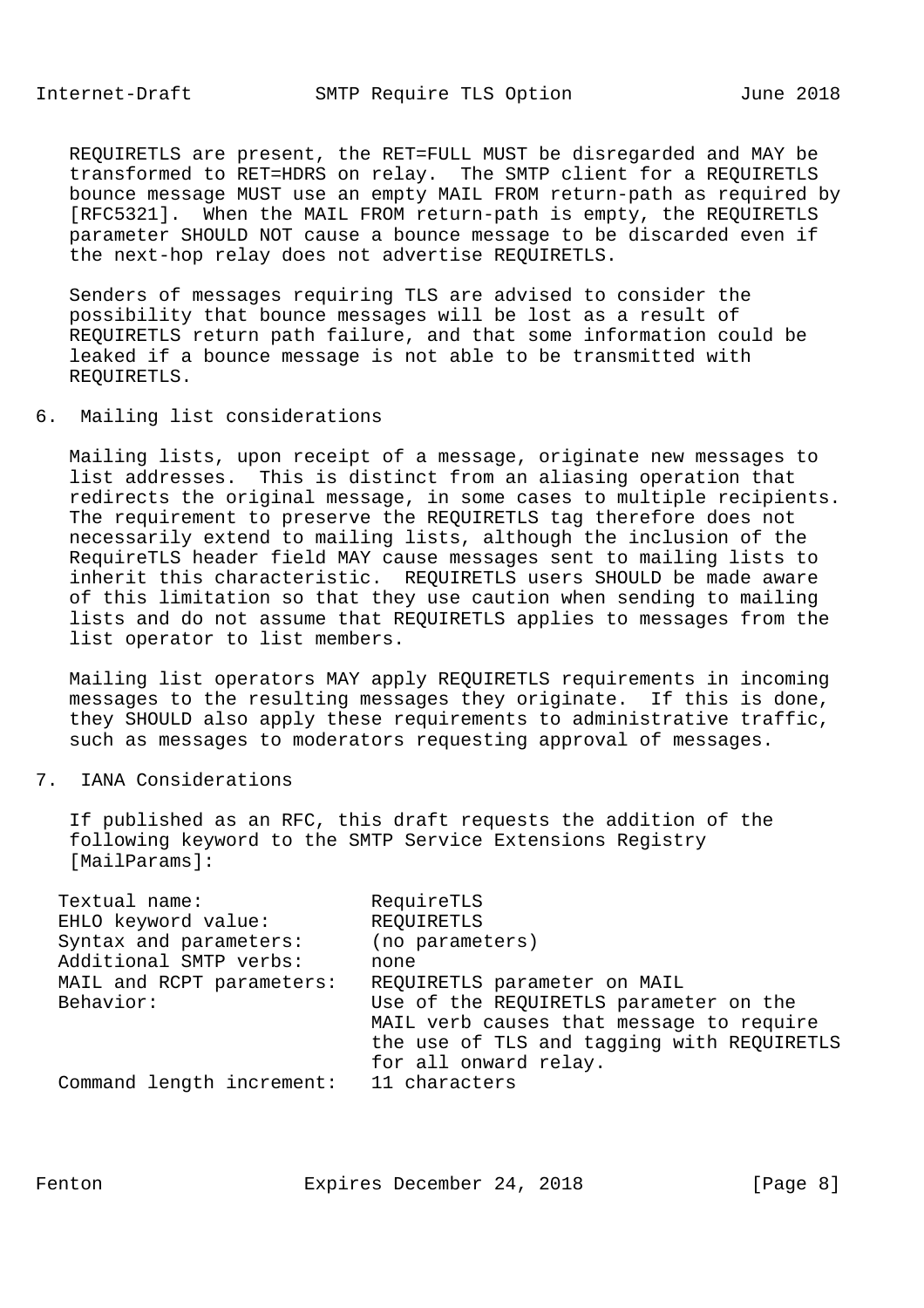If published as an RFC, this draft requests the addition of an entry to the Simple Mail Transfer Protocol (SMTP) Enhanced Status Codes Registry [SMTPStatusCodes]:

 Code: 5.7.YYY Sample Text: REQUIRETLS support required Associated basic status code: 530 Description: This indicates that the message was not able to be forwarded because it was received with a REQUIRETLS requirement and none of the SMTP servers to which the message should be forwarded provide this support. Reference: (this document) Submitter:  $J.$  Fenton Change controller: IESG

 If published as an RFC, this draft requests the addition of an entry to the Permanent Message Header Field Names Registry [PermMessageHeaderFields]:

| Header field name:        | RequireTLS             |
|---------------------------|------------------------|
| Applicable protocol:      | mail                   |
| Status:                   | provisional            |
| Author/change controller: | IETF UTA Working Group |
| Specification document:   | (this document)        |

This section is to be updated for publication by the RFC Editor.

#### 8. Security Considerations

 The purpose of REQUIRETLS is to improve communications security for email by giving the originator of a message an expectation that it will be transmitted in an encrypted form "over the wire". When used, REQUIRETLS changes the traditional behavior of email transmission, which favors delivery over the ability to send email messages using transport-layer security, to one in which requested security takes precedence over delivery and domain-level policy.

 The following considerations apply to the REQUIRETLS service extension but not the RequireTLS header field, since messages specifying the header field are less concerned with transport security.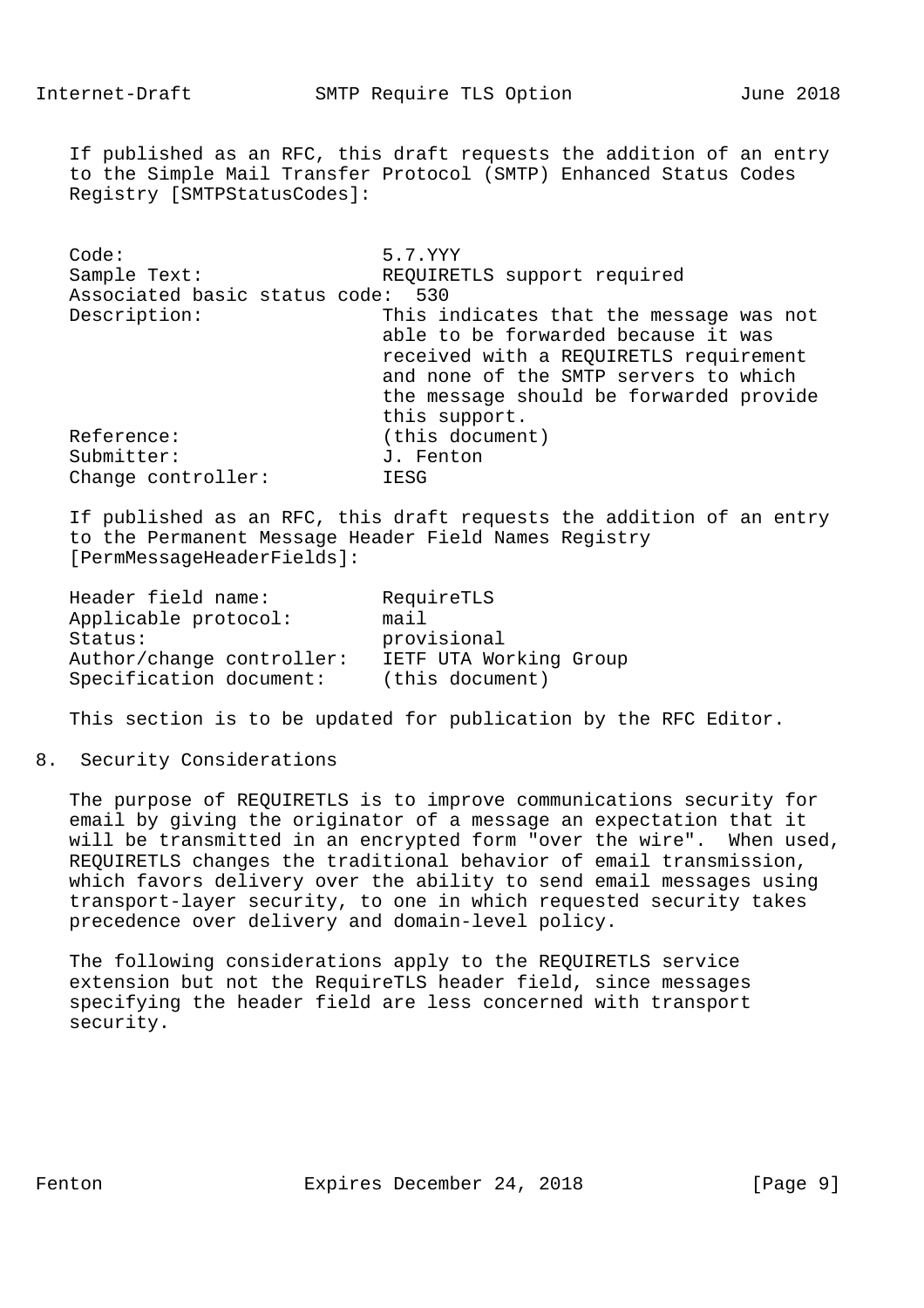## 8.1. Passive attacks

 REQUIRETLS is generally effective against passive attackers who are merely trying to eavesdrop on an SMTP exchange between an SMTP client and server. This assumes, of course, the cryptographic integrity of the TLS connection being used.

## 8.2. Active attacks

 Active attacks against TLS encrypted SMTP connections can take many forms. One such attack is to interfere in the negotiation by changing the STARTTLS command to something illegal such as XXXXXXXX. This causes TLS negotiation to fail and messages to be sent in the clear, where they can be intercepted. REQUIRETLS detects the failure of STARTTLS and declines to send the message rather than send it insecurely.

 A second form of attack is a man-in-the-middle attack where the attacker terminates the TLS connection rather than the intended SMTP server. This is possible when, as is commonly the case, the SMTP client either does not verify the server's certificate or establishes the connection even when the verification fails. REQUIRETLS requires successful certificate validation before sending the message.

 Another active attack involves the spoofing of DNS MX records of the recipient domain. An attacker having this capability could cause the message to be redirected to a mail server under the attacker's own control, which would presumably have a valid certificate. REQUIRETLS does not address this attack.

# 8.3. Bad Actor MTAs

 A bad-actor MTA along the message transmission path could misrepresent its support of REQUIRETLS and/or actively strip REQUIRETLS tags from messages it handles. However, since intermediate MTAs are already trusted with the cleartext of messages they handle, and are not part of the threat model for transport-layer security, they are also not part of the threat model for REQUIRETLS.

 It should be reemphasized that since SMTP TLS is a transport-layer security protocol, messages sent using REQUIRETLS are not encrypted end-to-end and are visible to MTAs that are part of the message delivery path. Messages containing sensitive information that MTAs should not have access to MUST be sent using end-to-end content encryption such as OpenPGP [RFC4880] or S/MIME [RFC5751].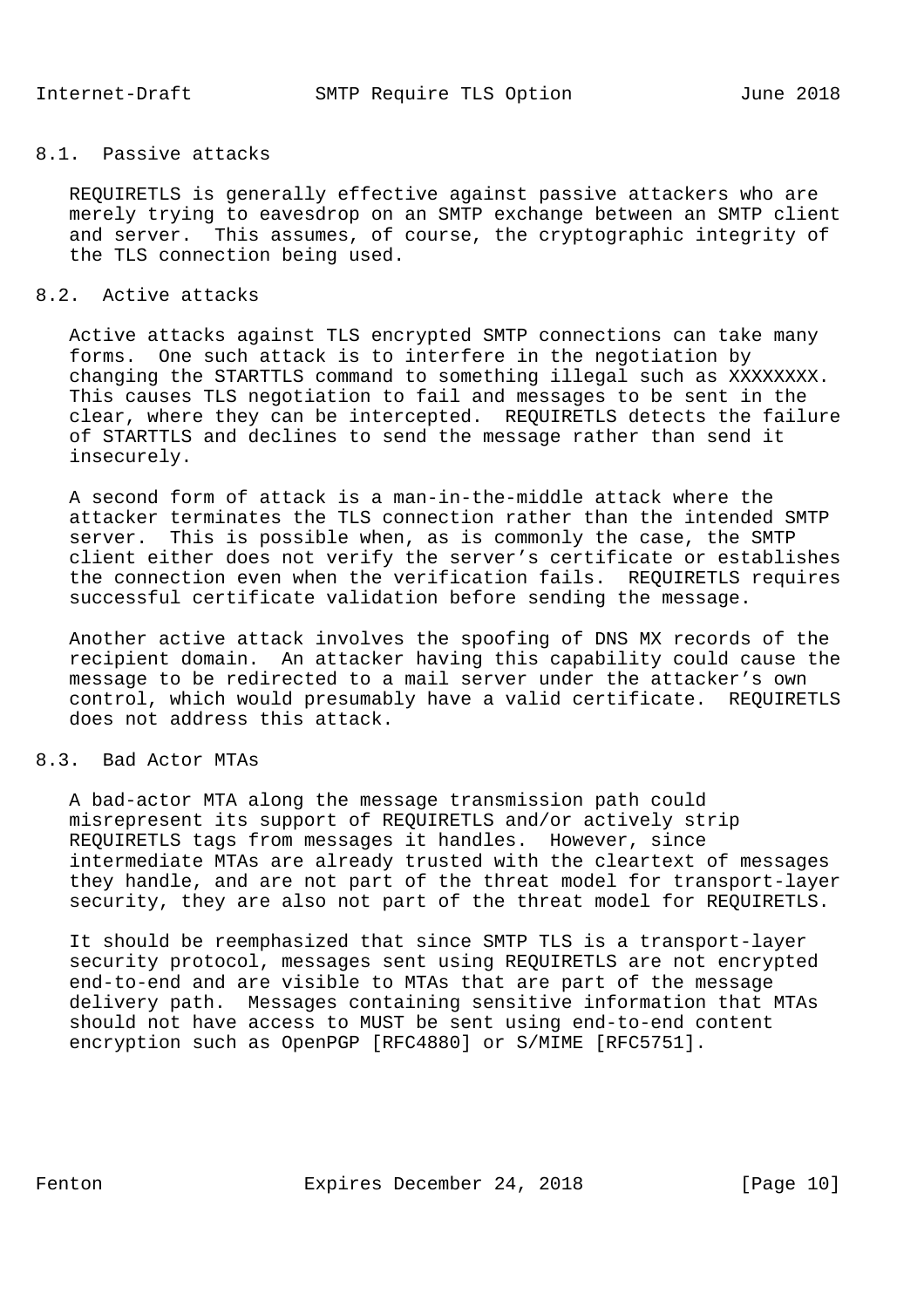9. Acknowledgements

 The author would like to acknowledge many helpful suggestions on the ietf-smtp and uta mailing lists, in particular those of Viktor Dukhovni, Chris Newman, Tony Finch, Jeremy Harris, Arvel Hathcock, John Klensin, John Levine, Rolf Sonneveld, and Per Thorsheim.

10. Revision History

To be removed by RFC Editor upon publication as an RFC.

- 10.1. Changes since -02 Draft
	- o More complete documentation for IANA registration requests.
	- o Changed bounce handling to use RET parameters of RFC 3461, along with slightly more liberal transmission of bounces even if REQUIRETLS can't be negotiated.
- 10.2. Changes since -01 Draft
	- o Converted DEEP references to RFC 8314.
	- o Removed REQUIRETLS options: CHAIN, DANE, and DNSSEC.
	- o Editorial corrections, notably making the header field name consistent (RequireTLS rather than Require-TLS).
- 10.3. Changes since -00 Draft
	- o Created new header field, Require-TLS, for use by "NO" option.
	- o Removed "NO" option from SMTP service extension.
	- o Recommend DEEP requirements for delivery of messages requiring TLS.
	- o Assorted copy edits
- 10.4. Changes since fenton-03 Draft
	- o Wording improvements from Rolf Sonneveld review 22 July 2017
	- o A few copy edits
	- o Conversion from individual to UTA WG draft

Fenton **Expires December 24, 2018** [Page 11]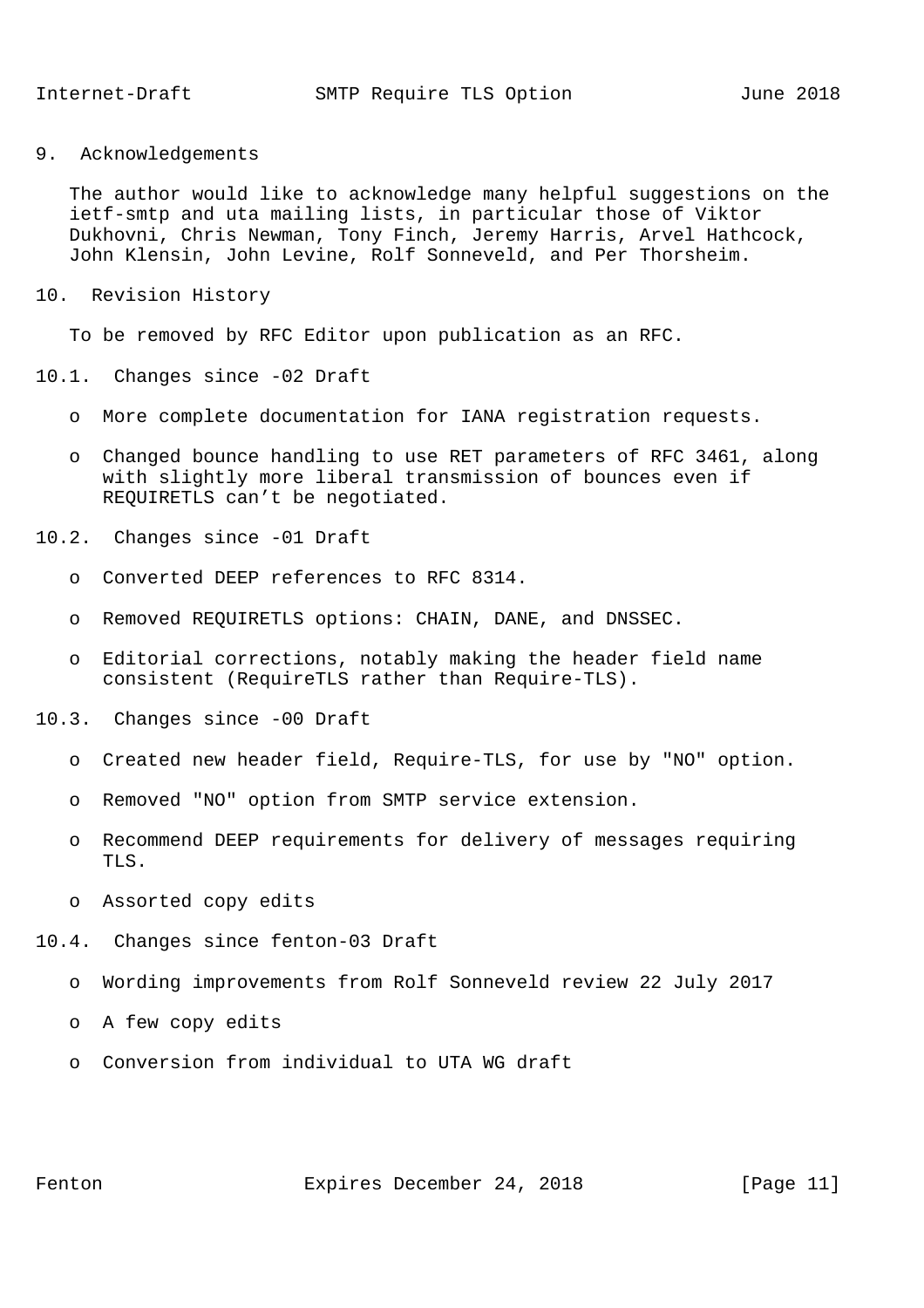- 10.5. Changes Since -02 Draft
	- o Incorporation of "MAY TLS" functionality as REQUIRETLS=NO per suggestion on UTA WG mailing list.
	- o Additional guidance on bounce messages
- 10.6. Changes Since -01 Draft
	- o Specified retries when multiple MX hosts exist for a given domain.
	- o Clarified generation of non-delivery messages
	- o Specified requirements for application of REQUIRETLS to mail forwarders and mailing lists.
	- o Clarified DNSSEC requirements to include MX lookup only.
	- o Corrected terminology regarding message retrieval vs. delivery.
	- o Changed category to standards track.
- 10.7. Changes Since -00 Draft
	- o Conversion of REQUIRETLS from an SMTP verb to a MAIL FROM parameter to better associate REQUIRETLS requirements with transmission of individual messages.
	- o Addition of an option to require DNSSEC lookup of the remote mail server, since this affects the common name of the certificate that is presented.
	- o Clarified the wording to more clearly state that TLS sessions must be established and not simply that STARTTLS is negotiated.
	- o Introduced need for minimum encryption standards (key lengths and algorithms)
	- o Substantially rewritten Security Considerations section
- 11. References
- 11.1. Normative References

[MailParams]

 Internet Assigned Numbers Authority (IANA), "IANA Mail Parameters", 2007, <http://www.iana.org/assignments/mail-parameters>.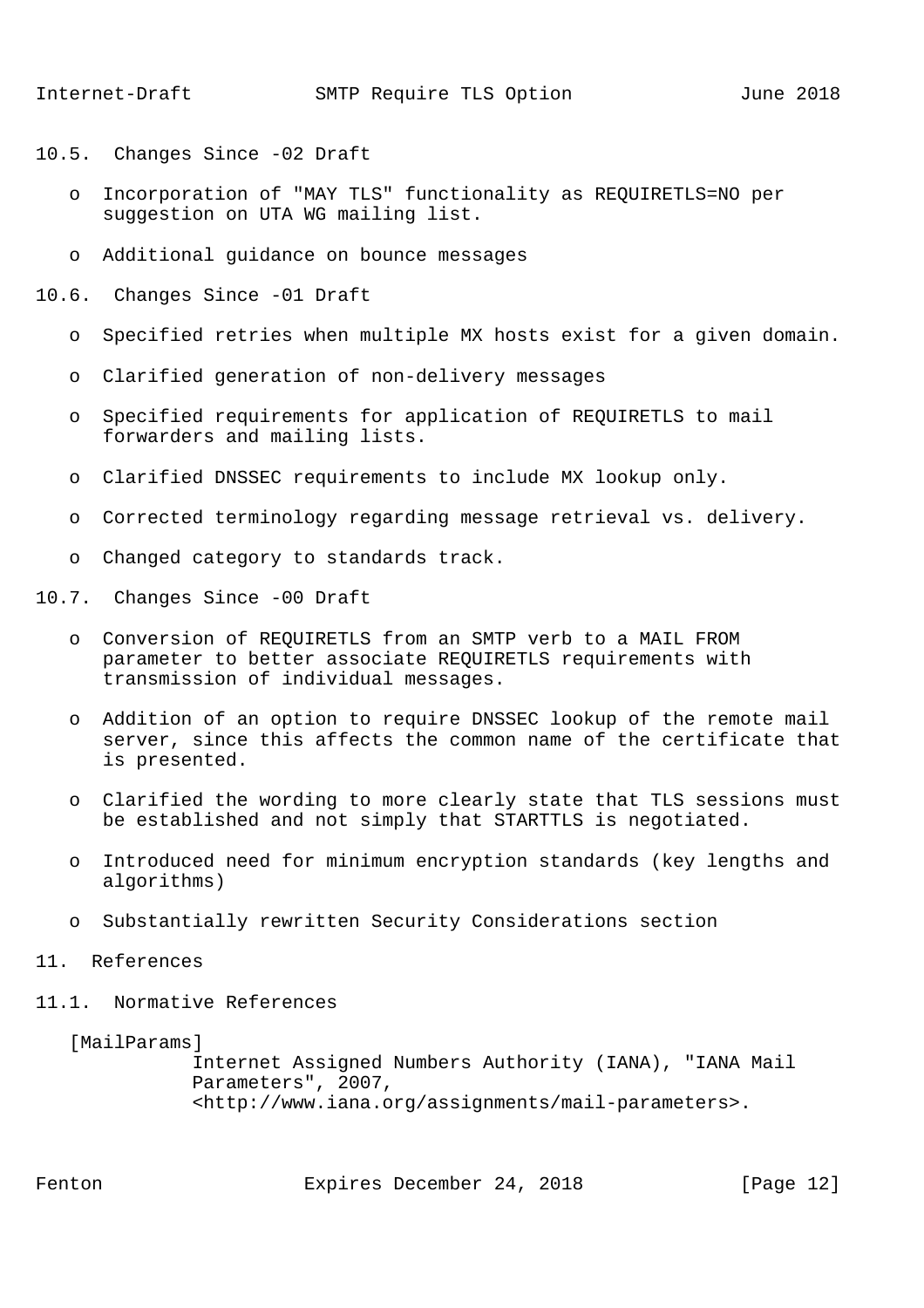[PermMessageHeaderFields]

 Internet Assigned Numbers Authority (IANA), "Permanent Message Header Field Names Registry", 2004, <https://www.iana.org/assignments/message-headers/ message-headers.xhtml#perm-headers>.

- [RFC2119] Bradner, S., "Key words for use in RFCs to Indicate Requirement Levels", BCP 14, RFC 2119, DOI 10.17487/RFC2119, March 1997, <https://www.rfc-editor.org/info/rfc2119>.
- [RFC3207] Hoffman, P., "SMTP Service Extension for Secure SMTP over Transport Layer Security", RFC 3207, DOI 10.17487/RFC3207, February 2002, <https://www.rfc-editor.org/info/rfc3207>.
- [RFC3461] Moore, K., "Simple Mail Transfer Protocol (SMTP) Service Extension for Delivery Status Notifications (DSNs)", RFC 3461, DOI 10.17487/RFC3461, January 2003, <https://www.rfc-editor.org/info/rfc3461>.
- [RFC5248] Hansen, T. and J. Klensin, "A Registry for SMTP Enhanced Mail System Status Codes", BCP 138, RFC 5248, DOI 10.17487/RFC5248, June 2008, <https://www.rfc-editor.org/info/rfc5248>.
- [RFC5321] Klensin, J., "Simple Mail Transfer Protocol", RFC 5321, DOI 10.17487/RFC5321, October 2008, <https://www.rfc-editor.org/info/rfc5321>.
- [RFC6125] Saint-Andre, P. and J. Hodges, "Representation and Verification of Domain-Based Application Service Identity within Internet Public Key Infrastructure Using X.509 (PKIX) Certificates in the Context of Transport Layer Security (TLS)", RFC 6125, DOI 10.17487/RFC6125, March 2011, <https://www.rfc-editor.org/info/rfc6125>.
- [RFC6698] Hoffman, P. and J. Schlyter, "The DNS-Based Authentication of Named Entities (DANE) Transport Layer Security (TLS) Protocol: TLSA", RFC 6698, DOI 10.17487/RFC6698, August 2012, <https://www.rfc-editor.org/info/rfc6698>.
- [RFC8174] Leiba, B., "Ambiguity of Uppercase vs Lowercase in RFC 2119 Key Words", BCP 14, RFC 8174, DOI 10.17487/RFC8174, May 2017, <https://www.rfc-editor.org/info/rfc8174>.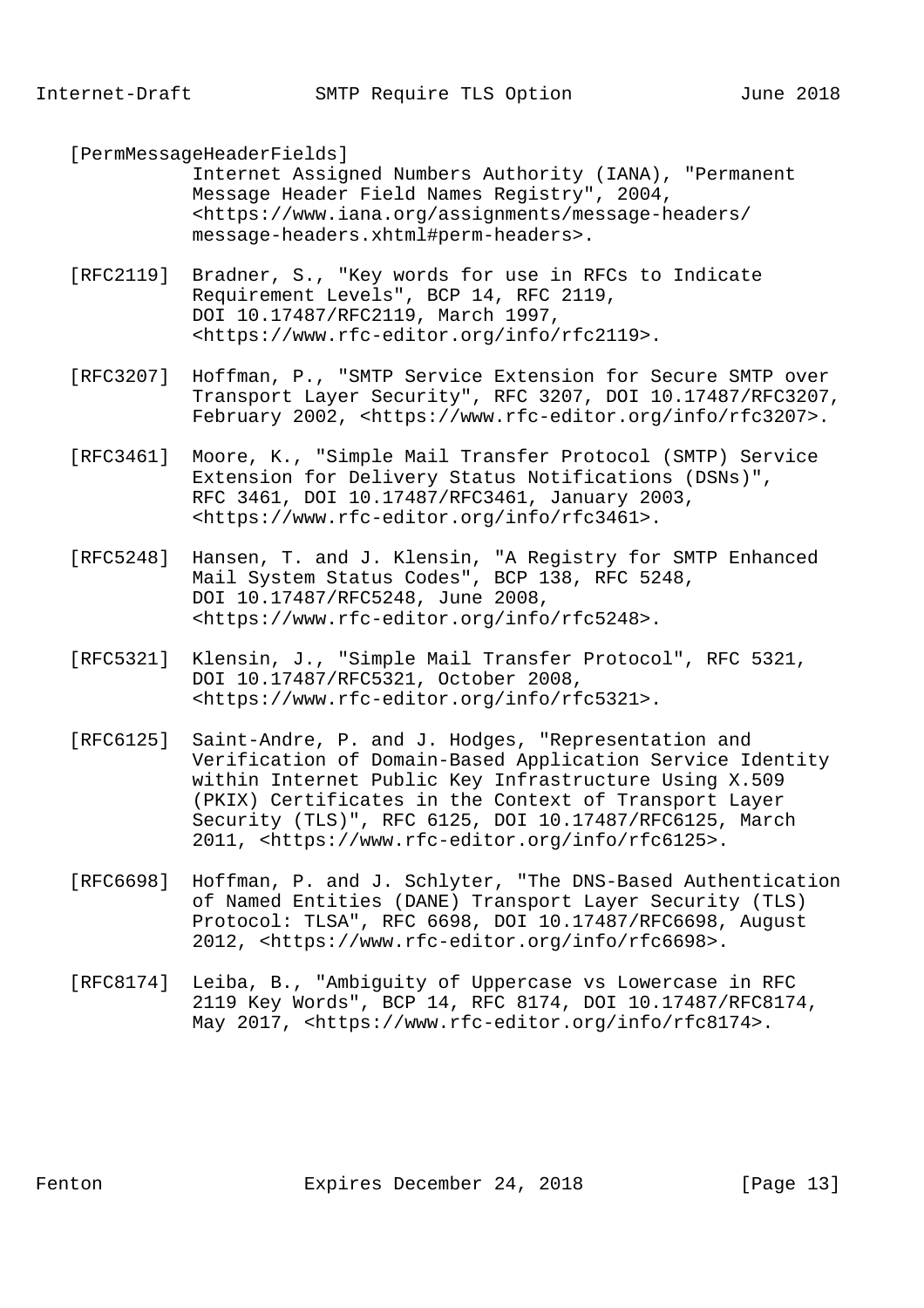[RFC8314] Moore, K. and C. Newman, "Cleartext Considered Obsolete: Use of Transport Layer Security (TLS) for Email Submission and Access", RFC 8314, DOI 10.17487/RFC8314, January 2018, <https://www.rfc-editor.org/info/rfc8314>.

## [SMTPStatusCodes]

 Internet Assigned Numbers Authority (IANA), "Simple Mail Transfer Protocol (SMTP) Enhanced Status Codes Registry", 2008, <http://www.iana.org/assignments/ smtp-enhanced-status-codes>.

- 11.2. Informative References
	- [I-D.ietf-uta-mta-sts]

 Margolis, D., Risher, M., Ramakrishnan, B., Brotman, A., and J. Jones, "SMTP MTA Strict Transport Security (MTA- STS)", draft-ietf-uta-mta-sts-21 (work in progress), June 2018.

- [RFC1939] Myers, J. and M. Rose, "Post Office Protocol Version 3", STD 53, RFC 1939, DOI 10.17487/RFC1939, May 1996, <https://www.rfc-editor.org/info/rfc1939>.
- [RFC3501] Crispin, M., "INTERNET MESSAGE ACCESS PROTOCOL VERSION 4rev1", RFC 3501, DOI 10.17487/RFC3501, March 2003, <https://www.rfc-editor.org/info/rfc3501>.
- [RFC4880] Callas, J., Donnerhacke, L., Finney, H., Shaw, D., and R. Thayer, "OpenPGP Message Format", RFC 4880, DOI 10.17487/RFC4880, November 2007, <https://www.rfc-editor.org/info/rfc4880>.
- [RFC5751] Ramsdell, B. and S. Turner, "Secure/Multipurpose Internet Mail Extensions (S/MIME) Version 3.2 Message Specification", RFC 5751, DOI 10.17487/RFC5751, January 2010, <https://www.rfc-editor.org/info/rfc5751>.
- [RFC7672] Dukhovni, V. and W. Hardaker, "SMTP Security via Opportunistic DNS-Based Authentication of Named Entities (DANE) Transport Layer Security (TLS)", RFC 7672, DOI 10.17487/RFC7672, October 2015, <https://www.rfc-editor.org/info/rfc7672>.

Author's Address